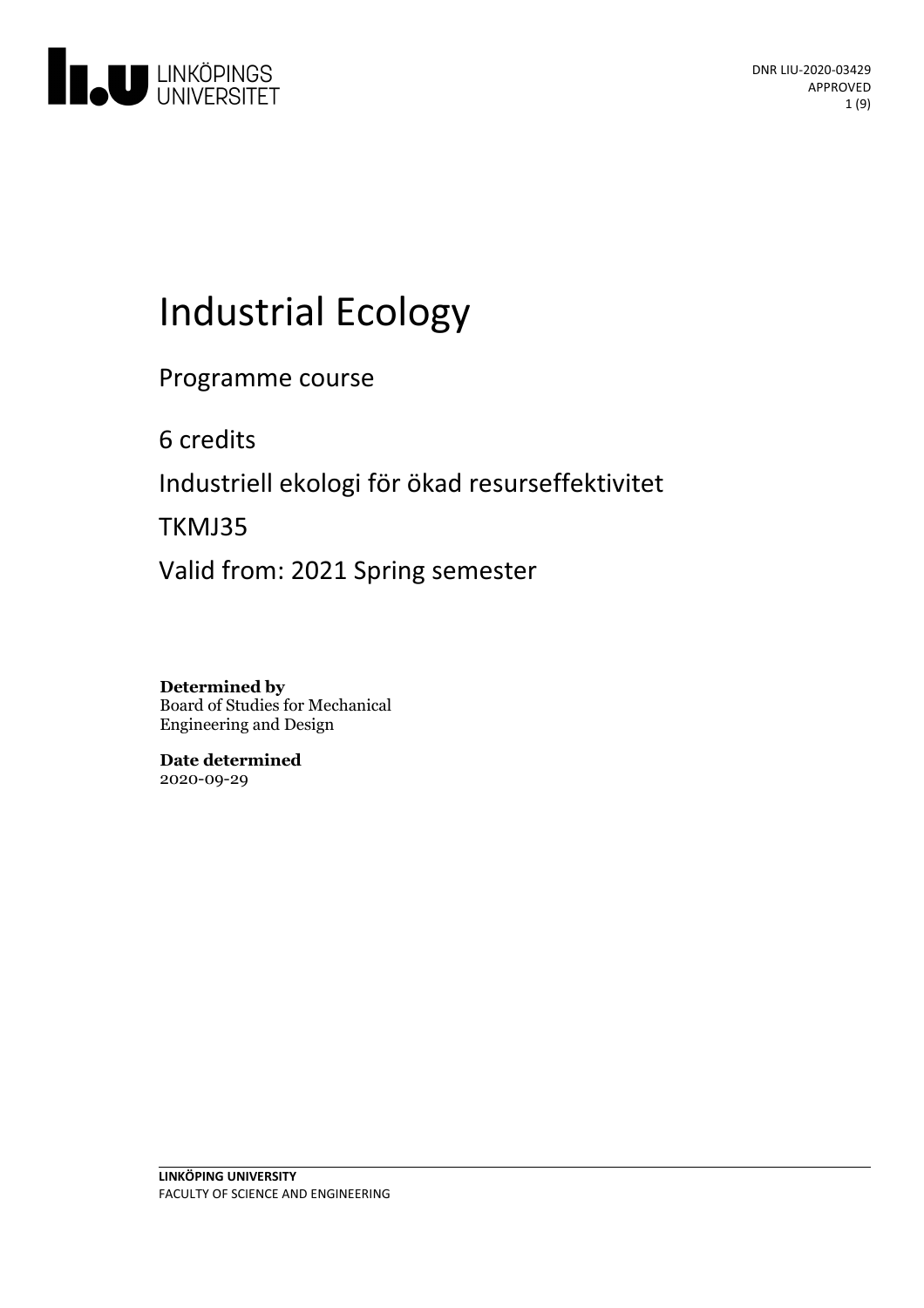# Main field of study

Energy and Environmental Engineering

# Course level

First cycle

### Advancement level

 $G<sub>2</sub>X$ 

# Course offered for

- Master of Science in Energy Environment Management
- Master of Science in Industrial Engineering and Management International
- Master of Science in Industrial Engineering and Management

# **Prerequisites**

Environmental Technology

# Intended learning outcomes

The course aims at developing the participants' understanding of a proactive approach to the prevention of environmental impact from products, organisations and technical systems. This will be accomplished since the participant will be able to;

- evaluate environmental impact from material and energy flows in a life cycle perspective based on thermodynamics and suggest improvements with the awareness of the risk for problem shifting
- apply material strategies such as dematerialisation, substitution and waste hierarchies regarding different products
- describe the usability of different tools and strategies for optimising material and energy flows in a life cycle perspective
- describe and use life cycle assessment to quantify environmental impacts from a system,<br>• search and analyse information regarding a societal environmental
- problem, propose realistic system approches for increased resource efficiency and present the results both orally and in written form.

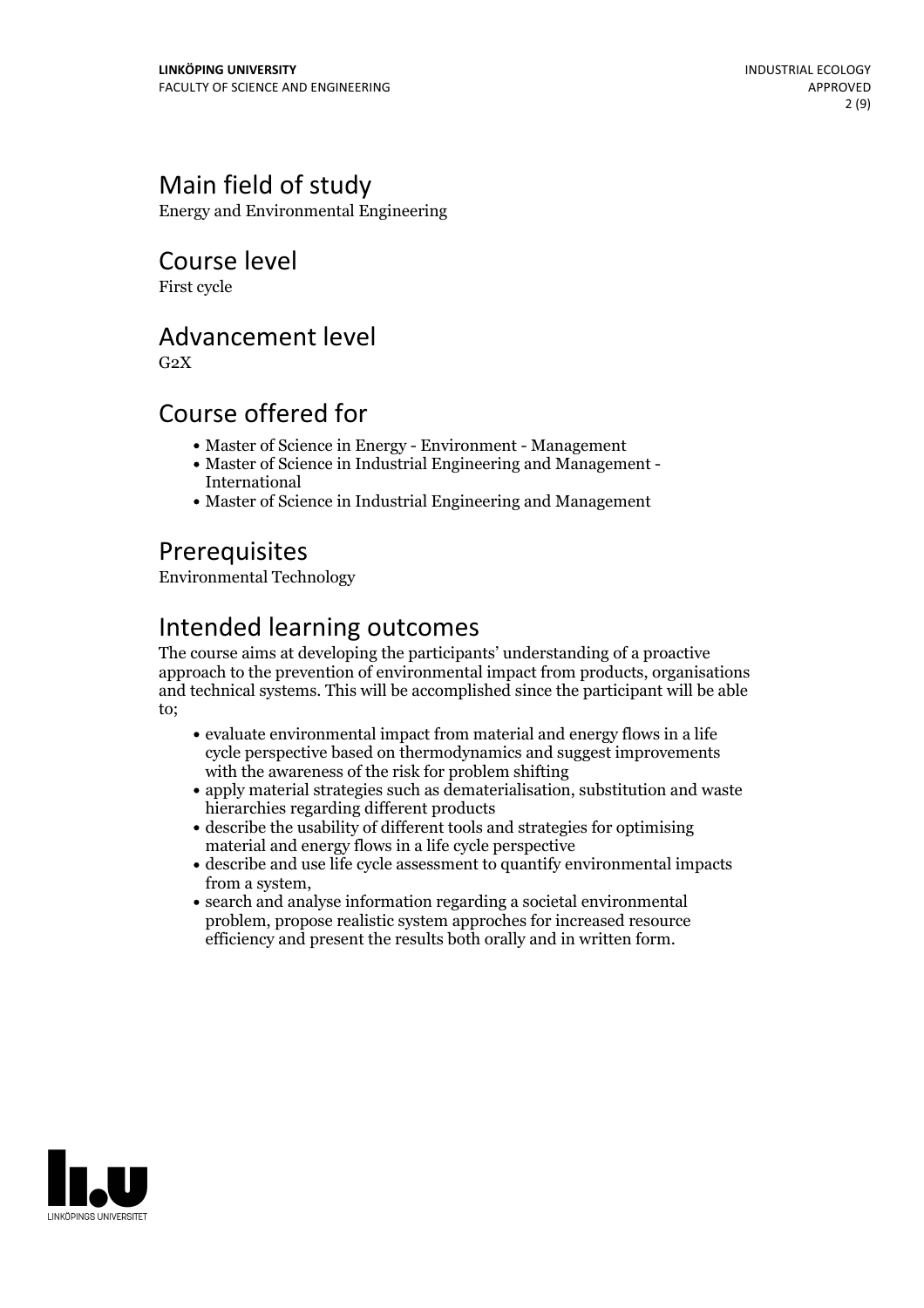### Course content

- Material strategies with special emphasis on waste and recycling: Waste management in practice, Waste hierarchy, Reuse, Material and Energy recycling, Land-fills, Urban and Land-fill mining, Resource dissipation, Exergy and entropy, Dematerialisation, Transmaterialisation, Material and substance selection, Service-life, Use of by-products, Producers' responsibility
- Tools and concepts for environmental systems analysis with special Material flow analyses, Total material requirement, Direct material input, Material intensity per service, Ecological rucksacks, Ecological footprint, Substance flow analyses, Life-cycle assessments
- Urban and landfill mining, waste hierarcies, exergy and entrophy
- Business dimensions and insights into the conditions for a company in the recycling business

# Teaching and working methods

Lectures, guest lectures, literature seminars and different forms of group exercises

### Examination

| TEN1                                  | Written examination | 4 credits | U, 3, 4, 5 |
|---------------------------------------|---------------------|-----------|------------|
|                                       | UPG1 Assignments    | 2 credits | U.G        |
| Active involvement in group exercises |                     |           |            |

### Grades

Four-grade scale, LiU, U, 3, 4, 5

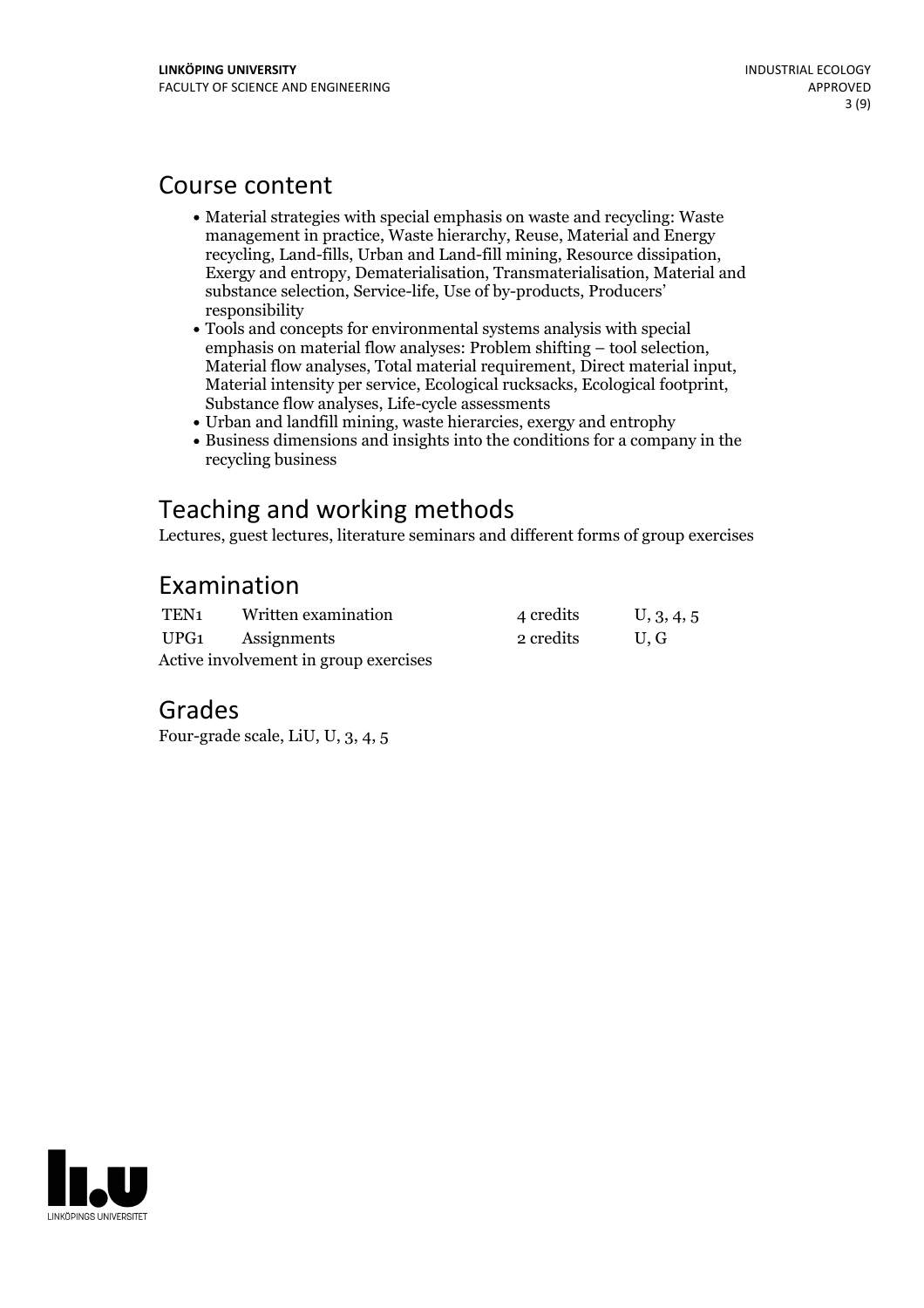# Other information

#### **About teaching and examination language**

The teaching language is presented in the Overview tab for each course. The examination language relates to the teaching language as follows:

- If teaching language is Swedish, the course as a whole or in large parts, is taught in Swedish. Please note that although teaching language is Swedish, parts of the course could be given in English. Examination language is
- Swedish.<br>• If teaching language is Swedish/English, the course as a whole will be taught in English if students without prior knowledge of the Swedish language participate. Examination language is Swedish or English
- $\bullet$  If teaching language is English, the course as a whole is taught in English. Examination language is English.

#### **Other**

The course is conducted in a manner where both men's and women's

experience and knowledge are made visible and developed. The planning and implementation of <sup>a</sup> course should correspond to the course syllabus. The course evaluation should therefore be conducted with the course syllabus as a starting point.

### Department

Institutionen för ekonomisk och industriell utveckling

### Director of Studies or equivalent

Carina Sundberg

### Examiner

Annica Carlsson

# Course website and other links

# Education components

Preliminary scheduled hours: 48 h Recommended self-study hours: 112 h

### Course literature

Vetenskapliga artiklar och rapporter

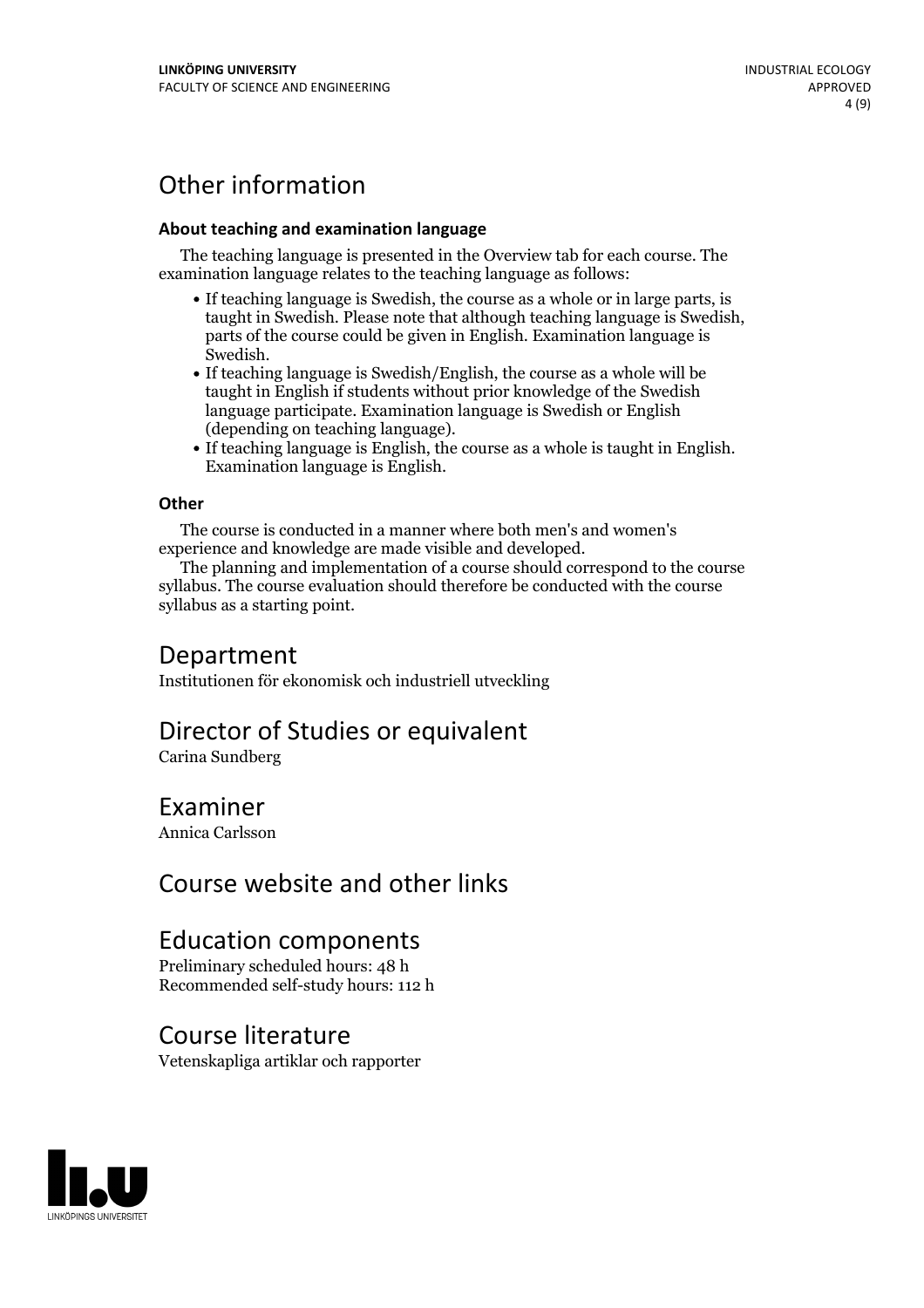# **Common rules**

#### **Course syllabus**

A syllabus must be established for each course. The syllabus specifies the aim and contents of the course, and the prior knowledge that a student must have in order to be able to benefit from the course.

### **Timetabling**

Courses are timetabled after a decision has been made for this course concerning its assignment to a timetable module.

#### **Interrupting a course**

The vice-chancellor's decision concerning regulations for registration, deregistration and reporting results (Dnr LiU-2015-01241) states that interruptions in study are to be recorded in Ladok. Thus, all students who do not participate in a course for which they have registered must record the interruption, such that the registration on the course can be removed. Deregistration from <sup>a</sup> course is carried outusing <sup>a</sup> web-based form: https://www.lith.liu.se/for-studenter/kurskomplettering?l=en.

### **Cancelled courses**

Courses with few participants (fewer than 10) may be cancelled or organised in a manner that differs from that stated in the course syllabus. The Dean is to deliberate and decide whether a course is to be cancelled or changed from the course syllabus.

### **Guidelines relatingto examinations and examiners**

For details, see Guidelines for education and examination for first-cycle and second-cycle education at Linköping University, Dnr LiU-2019-00920 (http://styrdokument.liu.se/Regelsamling/VisaBeslut/917592).

An examiner must be employed as a teacher at LiU according to the LiU Regulations for Appointments, Dnr LiU-2017-03931 (https://styrdokument.liu.se/Regelsamling/VisaBeslut/622784). For courses in second-cycle, the following teachers can be appointed as examiner: Professor (including Adjunct and Visiting Professor), Associate Professor (including Adjunct), Senior Lecturer (including Adjunct and Visiting Senior Lecturer), Research Fellow, or Postdoc. For courses in first-cycle, Assistant Lecturer (including Adjunct and Visiting Assistant Lecturer) can also be appointed as examiner in addition to those listed for second-cycle courses. In exceptional cases, a Part-time Lecturer can also be appointed as an examiner at both first- and second cycle, see Delegation of authority for the Board of Faculty of Science and Engineering.

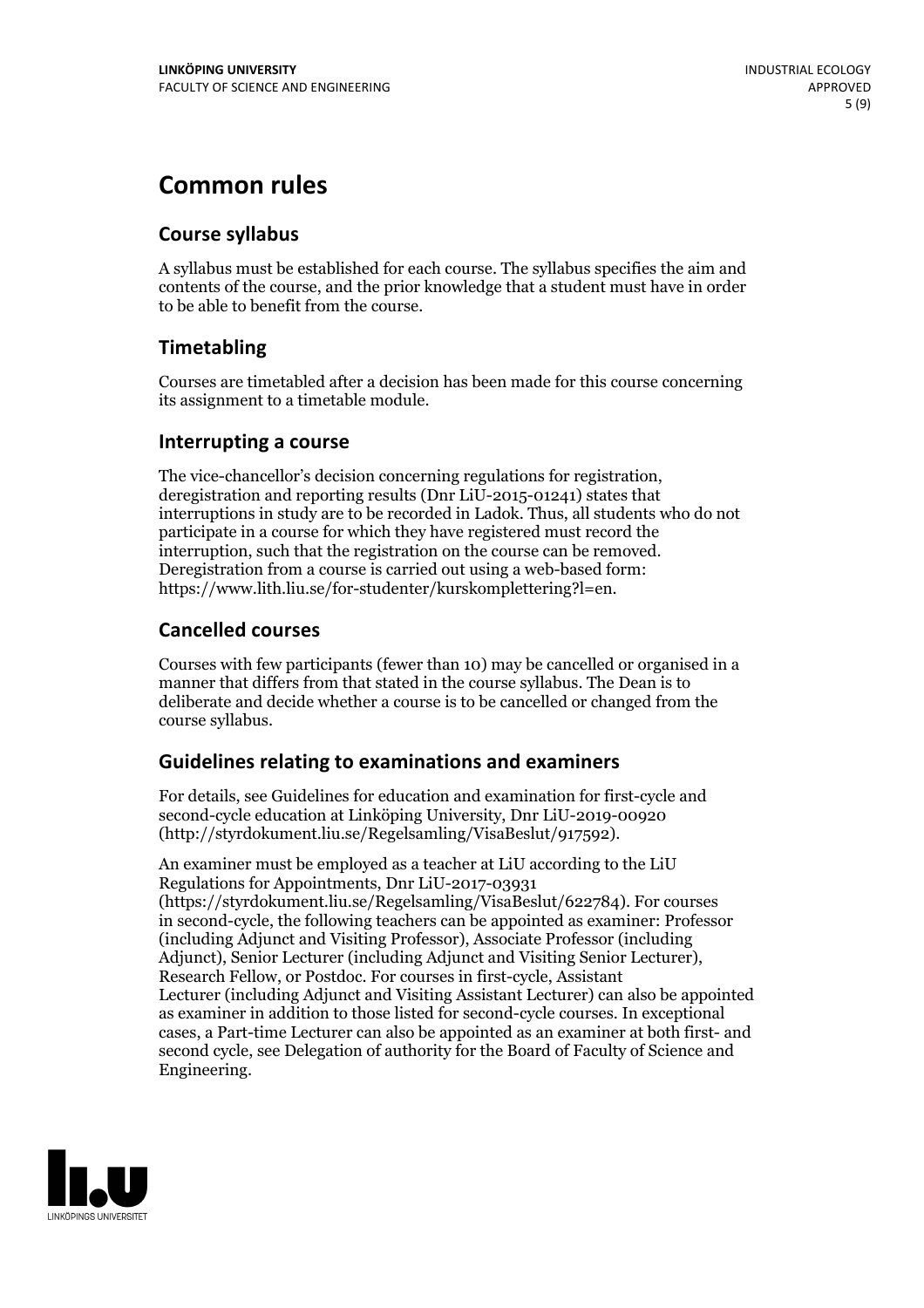### **Forms of examination**

#### **Principles for examination**

Written and oral examinations and digital and computer-based examinations are held at least three times a year: once immediately after the end of the course, once in August, and once (usually) in one of the re-examination periods. Examinations held at other times are to follow a decision of the board of studies.

Principles for examination scheduling for courses that follow the study periods:

- courses given in VT1 are examined for the first time in March, with re-examination in June and August
- courses given in VT2 are examined for the first time in May, with re-examination in August and October
- courses given in HT1 are examined for the first time in October, with re-examination in January and August
- courses given in HT2 are examined for the first time in January, with re-examination in March and in August.

The examination schedule is based on the structure of timetable modules, but there may be deviations from this, mainly in the case of courses that are studied and examined for several programmes and in lower grades (i.e. 1 and 2).

Examinations for courses that the board of studies has decided are to be held in alternate years are held three times during the school year in which the course is given according to the principles stated above.

Examinations for courses that are cancelled orrescheduled such that they are not given in one or several years are held three times during the year that immediately follows the course, with examination scheduling that corresponds to the scheduling that was in force before the course was cancelled or rescheduled.

When a course is given for the last time, the regular examination and two re-<br>examinations will be offered. Thereafter, examinations are phased out by offering three examinations during the following academic year at the same times as the examinations in any substitute course. If there is no substitute course, three examinations will be offered during re-examination periods during the following academic year. Other examination times are decided by the board of studies. In all cases above, the examination is also offered one more time during the academic year after the following, unless the board of studies decides otherwise.

If a course is given during several periods of the year (for programmes, or on different occasions for different programmes) the board or boards of studies determine together the scheduling and frequency of re-examination occasions.

#### **Retakes of other forms of examination**

Regulations concerning retakes of other forms of examination than written examinations and digital and computer-based examinations are given in the LiU guidelines for examinations and examiners, http://styrdokument.liu.se/Regelsamling/VisaBeslut/917592.

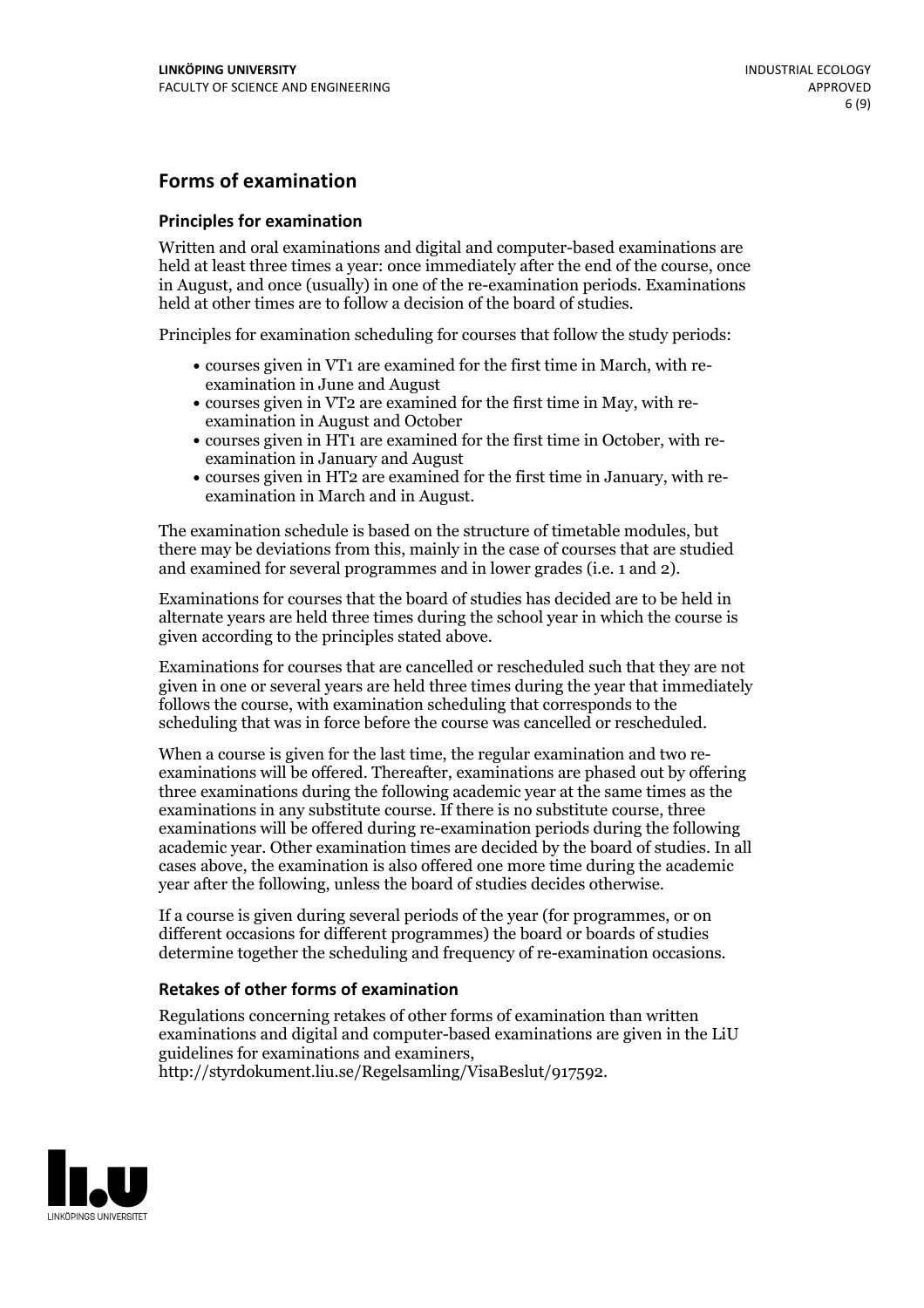#### **Registration for examination**

Until January 31 2021, the following applies according to previous guidelines: In order to take an written, digital or computer-based examination student must register in advance at the Student Portal during the registration period, which Candidates are informed of the location of the examination by email, four days in advance. Students who have not registered for an examination run the risk of being refused admittance to the examination, if space is not available.

From February 1 2021, new guidelines applies for registration for written, digital or computer-based examination, Dnr LiU-2020-02033 (https://styrdokument.liu.se/Regelsamling/VisaBeslut/622682).

Symbols used in the examination registration system:

\*\* denotes that the examination is being given for the penultimate time.

\* denotes that the examination is being given for the last time.

#### **Code of conduct for students during examinations**

Details are given in a decision in the university's rule book: http://styrdokument.liu.se/Regelsamling/VisaBeslut/622682.

#### **Retakes for higher grade**

Students at the Institute of Technology at LiU have the right to retake written examinations and digital and computer-based examinations in an attempt to achieve a higher grade. This is valid for all examination components with code "TEN", "DIT" and "DAT". The same right may not be exercised for other examination components, unless otherwise specified in the course syllabus.

A retake is not possible on courses that are included in an issued degree diploma.

#### **Grades**

The grades that are preferably to be used are Fail (U), Pass (3), Pass not without distinction  $(4)$  and Pass with distinction  $(5)$ .

- Grades U, 3, 4, 5 are to be awarded for courses that have written or digital
- examinations.<br>• Grades Fail (U) and Pass (G) may be awarded for courses with a large degree of practical components such as laboratory work, project work and
- $\bullet$  Grades Fail (U) and Pass (G) are to be used for degree projects and other independent work.

#### **Examination components**

The following examination components and associated module codes are used at the Faculty of Science and Engineering:

Grades U, 3, 4, 5 are to be awarded for written examinations (TEN) and

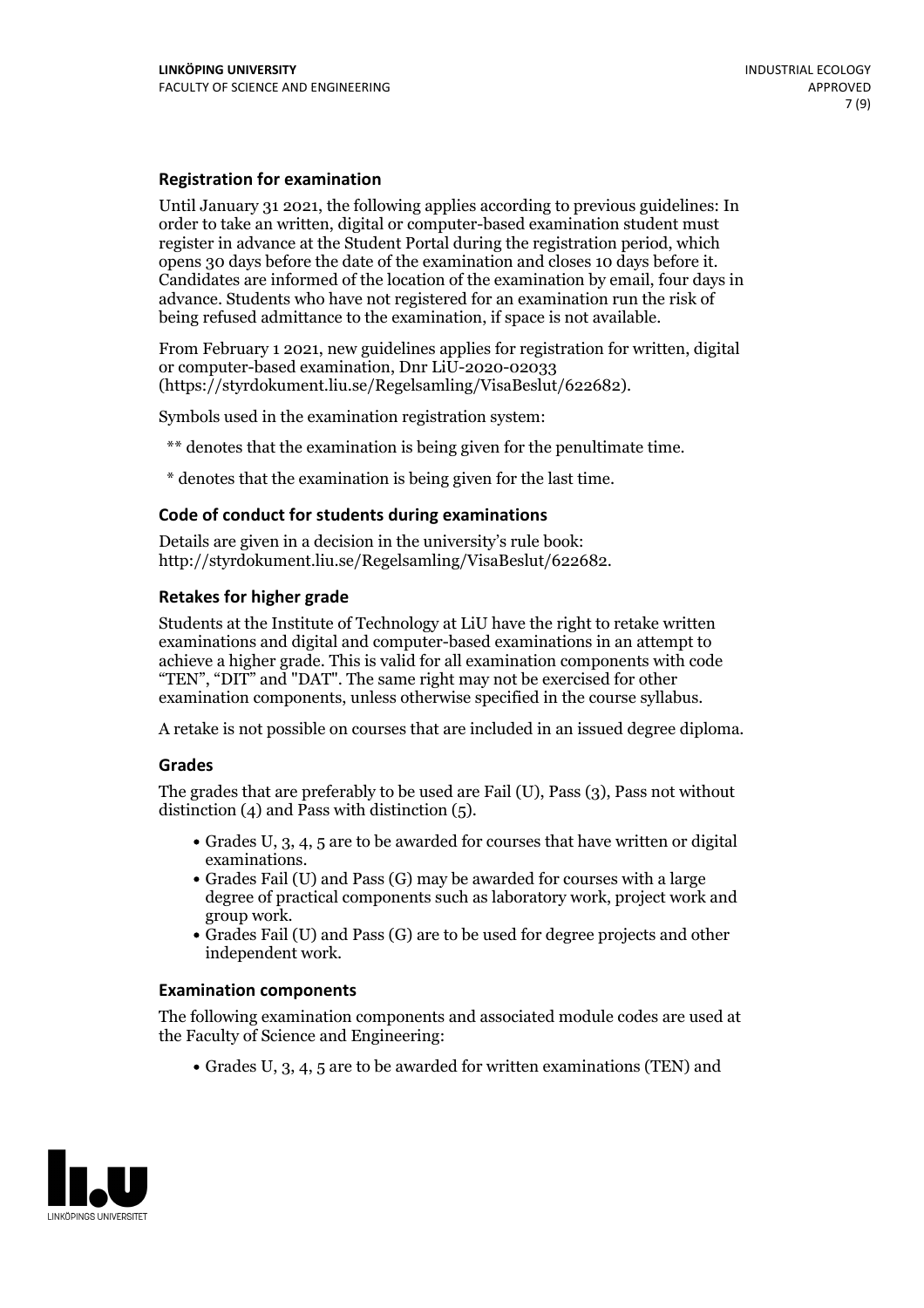- digital examinations (DIT).<br>• Examination components for which the grades Fail (U) and Pass (G) may be awarded are laboratory work (LAB), project work (PRA), preparatory written examination (KTR), digital preparatory written examination (DIK), oral examination (MUN), computer-based examination (DAT), home
- assignment (HEM), and assignment (UPG).<br>• Students receive grades either Fail (U) or Pass (G) for other examination components in which the examination criteria are satisfied principally through active attendance such as tutorial group (BAS) or examination item
- (MOM).<br>• Grades Fail (U) and Pass (G) are to be used for the examination components Opposition (OPPO) and Attendance at thesis presentation (AUSK) (i.e. part of the degree project).

In general, the following applies:

- 
- Mandatory course components must be scored and given <sup>a</sup> module code. Examination components that are not scored, cannot be mandatory. Hence, it is voluntary to participate in these examinations, and the voluntariness must be clearly stated. Additionally, if there are any associated conditions to the examination component, these must be clearly stated as well.<br>• For courses with more than one examination component with grades
- U,3,4,5, it shall be clearly stated how the final grade is weighted.

For mandatory components, the following applies: If special circumstances prevail, and if it is possible with consideration of the nature ofthe compulsory component, the examiner may decide to replace the compulsory component with another equivalent component. (In accordance with the LiU Guidelines for education and examination for first-cycle and second-cycle education at Linköping University, http://styrdokument.liu.se/Regelsamling/VisaBeslut/917592).

For written examinations, the following applies: If the LiU coordinator for students with disabilities has granted a student the right to an adapted examination for a written examination in an examination hall, the student has the right to it. If the coordinator has instead recommended for the student an adapted examination or alternative form of examination, the examiner may grant this if the examiner assesses that it is possible, based on consideration of the course objectives. (In accordance with the LiU Guidelines for education and examination for first-cycle and second-cycle education at Linköping University, http://styrdokument.liu.se/Regelsamling/VisaBeslut/917592).

#### **Reporting of examination results**

The examination results for a student are reported at the relevant department.

#### **Plagiarism**

For examinations that involve the writing of reports, in cases in which it can be assumed that the student has had access to other sources (such as during project work, writing essays, etc.), the material submitted must be prepared in accordance